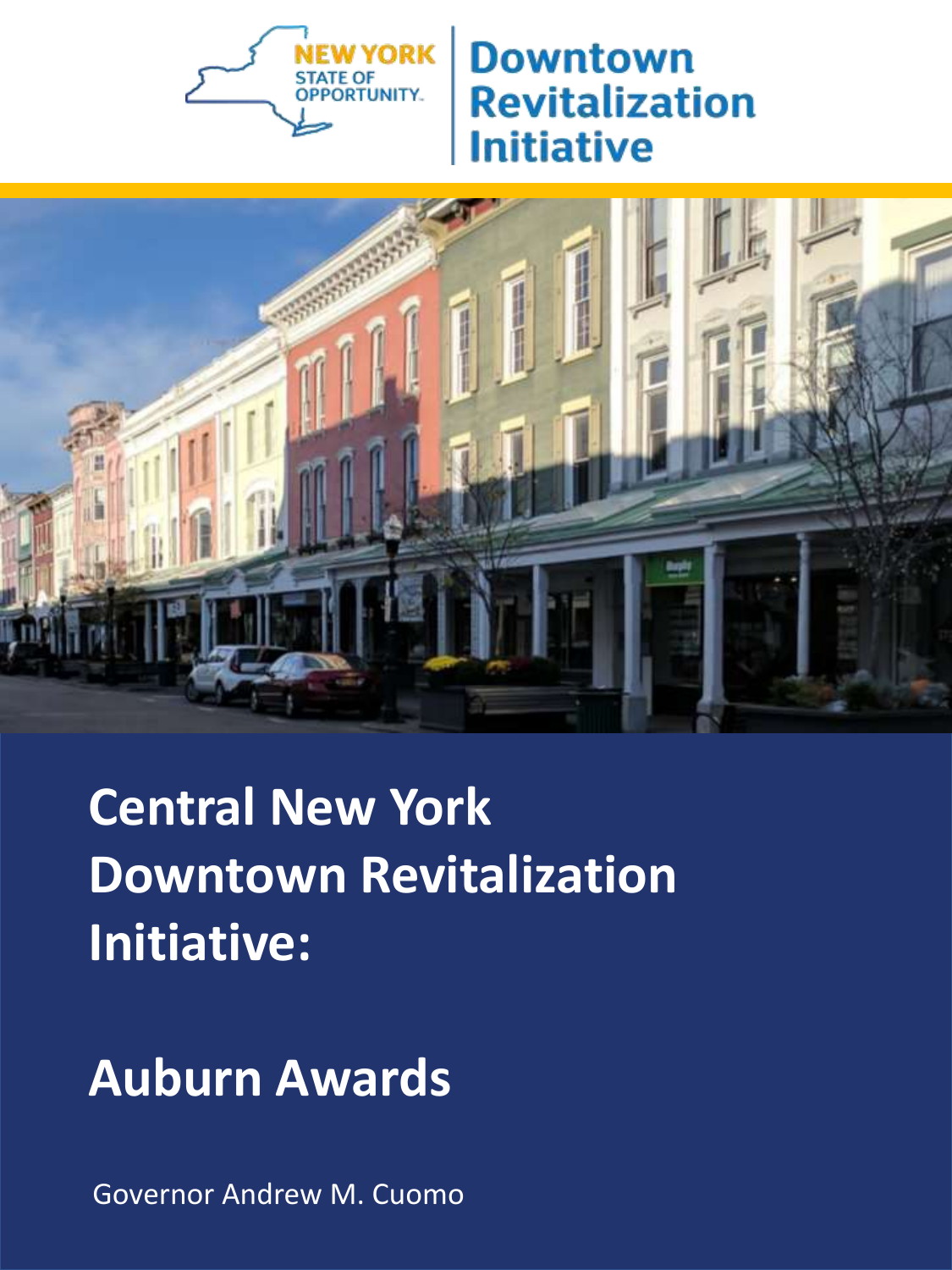| <b>Project Name</b>                                                                        | <b>Project Description</b>                                                                                                                                                                                                                                                                                                                                                                                                                                                                                                                                                                                                                | <b>Award</b> |
|--------------------------------------------------------------------------------------------|-------------------------------------------------------------------------------------------------------------------------------------------------------------------------------------------------------------------------------------------------------------------------------------------------------------------------------------------------------------------------------------------------------------------------------------------------------------------------------------------------------------------------------------------------------------------------------------------------------------------------------------------|--------------|
| <b>Create a Unified Arts</b><br>Campus as a Gateway to<br>Downtown                         | Implement architectural and site improvements to unify the<br>campuses of the Schweinfurth Art Center and Cayuga Museum of<br>History and Arts as a gateway to the future Auburn Arts and<br>Entertainment District, creating a cultural destination and<br>building community through expanded programming and access<br>to open space in an underserved area. Proposed improvements<br>include a continuous outdoor walkway, parking lot and driveway<br>upgrades, new plazas, new accessible entryways to both<br>museums, and amenities such as lighting, signage, interpretive<br>panels, bike racks, benches, and a play sculpture. | \$1,868,974  |
| Transform an<br><b>Underutilized Strip Mall</b><br>into a Public Safety<br><b>Building</b> | Redevelop a 1970s strip mall on Seminary Street as a new shared<br>services public safety building to create office space for a City and<br>County Emergency Operations Center and Emergency<br>Management Office, as well as facilities to replace the<br>deteriorating City of Auburn Fire Department facility currently<br>located in a dam inundation zone. This project will enable<br>efficient emergency delivery services for the people of Auburn<br>and catalyze revitalization in this portion of the DRI.                                                                                                                     | \$1,200,000  |
| Transform a Vacant Lot<br>into a Prominent Public<br>Plaza                                 | Redevelop a centrally-located vacant site into a public plaza for<br>events, festivals, and socializing to fill a need for open spaces in<br>downtown Auburn, round out the vision for the State Street<br>Creative Corridor, and draw people to adjacent retail stores and<br>restaurants. DRI will fund site preparation, water lines,<br>stormwater management, seating areas, landscaping, fencing,<br>hardscaping, and flexible performance space. The project will also<br>include public art, moveable furniture, pedestrian-scale lighting,<br>bike racks, and interpretive signage.                                              | \$1,000,000  |
| <b>Establish Auburn's First</b><br>Peer Recovery Facility                                  | Rehabilitate a vacant three-story structure at 13 Chapel Street<br>into a central facility for comprehensive recovery, treatment, and<br>complementary health care services. The facility will house the<br>existing not-for-profit Nick's Ride 4 Friends and other health-<br>based organizations with similar missions, fostering a<br>collaborative approach to the urgent issues of addiction. The<br>project will include both interior and exterior renovations.                                                                                                                                                                    | \$931,801    |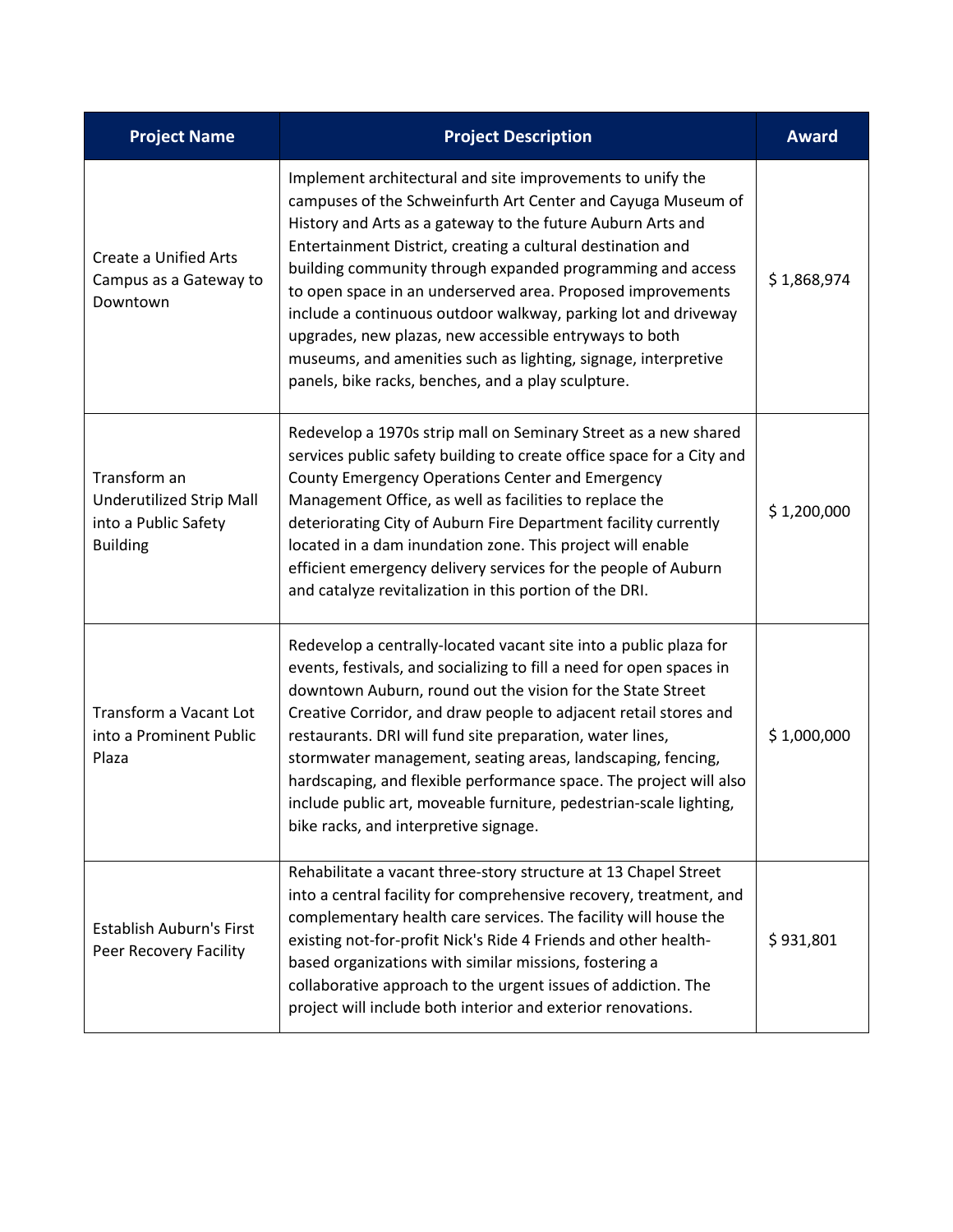| <b>Project Name</b>                                                                                                         | <b>Project Description</b>                                                                                                                                                                                                                                                                                                                                                                                                                                                                                                                                                                                                                  | <b>Award</b> |
|-----------------------------------------------------------------------------------------------------------------------------|---------------------------------------------------------------------------------------------------------------------------------------------------------------------------------------------------------------------------------------------------------------------------------------------------------------------------------------------------------------------------------------------------------------------------------------------------------------------------------------------------------------------------------------------------------------------------------------------------------------------------------------------|--------------|
| Rehabilitate the Historic<br>Seward House Museum's<br>Carriage House and Barn                                               | Rehabilitate the Seward House Museum's barn and carriage house<br>to serve as meeting, office, and event spaces, preserving a local<br>cultural asset and driving tourism downtown. The project will<br>include stabilizing and repairing the barn foundation and facade,<br>repairing interior and exterior features, updating electrical service,<br>conducting thermal improvements, protecting the buildings from<br>future degradation, and either fixing or removing an adjacent<br>potting shed.                                                                                                                                     | \$863,925    |
| Create a Culinary Arts<br>Facility for Cayuga<br><b>Community College</b>                                                   | Renovate the vacant Plaza of the Arts building to accommodate<br>Cayuga Community College's new Culinary Arts Program and<br>provide a cafe and central space for community events. Interior<br>renovations will include instructional space as well as build-out<br>and fixed equipment for a commercial grade kitchen.                                                                                                                                                                                                                                                                                                                    | \$800,000    |
| <b>Enable the Auburn Public</b><br>Theater to Achieve a<br>Sustainable Future                                               | Renovate the Auburn Public Theater to allow for a greater variety<br>of programming and ensure the community anchor's long-term<br>stability. The project includes the creation of a cafe, community<br>event space, a black box theater, an Auburn Music Hall of Fame,<br>an elevator, kitchen space, a new entryway, and exterior<br>renovations such as a new entrance, digital sign, awnings, and<br>marquees. The facility will activate an underutilized stretch of<br>West Genesee Street, bringing students and staff into downtown<br>and cultivating a workforce equipped for the local restaurant and<br>hospitality industries. | \$700,000    |
| Convert a Vacant<br>Structure into a Mixed-<br>Use Development                                                              | Convert a vacant commercial structure at 22 East Genesee Street<br>into market-rate apartments and ground-floor retail space to<br>create opportunities for people to live, work, and play downtown.<br>The scope of the project includes new plumbing, electrical,<br>sprinkler, and HVAC systems; energy-efficient windows;<br>apartment kitchens and bathrooms; an elevator; fire-rated<br>stairways; facade improvements; flooring and finishes; masonry<br>and carpentry; and storage units.                                                                                                                                           | \$625,000    |
| Establish a Fund to<br><b>Support Small Business</b><br>Growth, Exterior<br>Improvements, and<br><b>Upper-Story Housing</b> | Establish a fund to support the establishment and growth of small<br>businesses, improve the built environment, and increase housing<br>options in downtown Auburn. The program will provide financial<br>support to establish or expand businesses, implement exterior<br>improvements that complement the character of downtown, and<br>undertake interior improvements to renovate or create upper-<br>story housing.                                                                                                                                                                                                                    | \$600,000    |